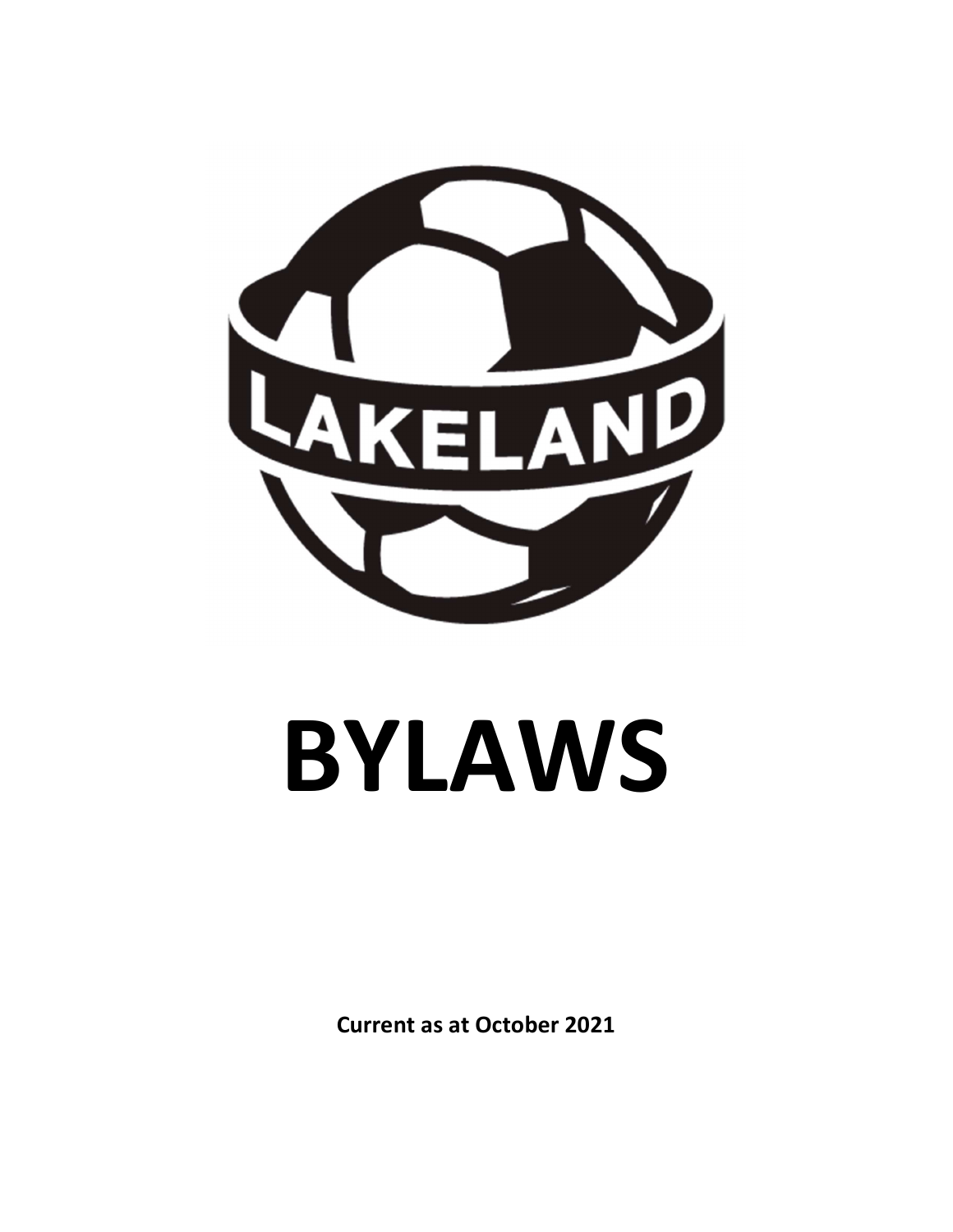# LAKELAND DISTRICT SOCCER ASSOCIATION

# BYLAWS – INDEX

| <b>ARTICLE 1</b>  | <b>NAME</b>                                | 3              |
|-------------------|--------------------------------------------|----------------|
| <b>ARTICLE 2</b>  | <b>DEFINITIONS AND INTERPRETATIONS</b>     | 3              |
| <b>ATRICLE 3</b>  | <b>OBJECTIVES</b>                          | 5              |
| <b>ATRICLE 4</b>  | <b>ORGANIZATION</b>                        | $\overline{5}$ |
| <b>ARTICLE 5</b>  | <b>BOUNDARIES</b>                          | 5              |
| <b>ARTICLE 6</b>  | <b>AFFILIATION</b>                         | 5              |
| <b>ARTICLE 7</b>  | <b>MEMBERSHIP</b>                          | 5              |
| <b>ARTICLE 8</b>  | <b>MEMBERSHIP FEES AND OBLIGATIONS</b>     | 6              |
| <b>ARTICLE 9</b>  | ANNUAL, GENERAL AND SPECIAL MEETINGS       | 7              |
| <b>ARTICLE 10</b> | <b>RULES OF ORDER</b>                      | 9              |
| <b>ARTICLE 11</b> | <b>PRESIDING OFFICER</b>                   | 9              |
| <b>ARTICLE 12</b> | <b>QUORUM</b>                              | 9              |
| <b>ARTICLE 13</b> | <b>VOTING</b>                              | 9              |
| <b>ARTICLE 14</b> | <b>DELEGATES TO MEETINGS</b>               | 10             |
| <b>ARTICLE 15</b> | <b>BOARD OF DIRECTORS</b>                  | 10             |
| <b>ARTICLE 16</b> | <b>DUTIES OF THE BOARD</b>                 | 11             |
| <b>ARTICLE 17</b> | <b>VACANCIES</b>                           | 12             |
| <b>ARTICLE 18</b> | <b>TENURES AND ELECTIONS</b>               | 12             |
| <b>ARTICLE 19</b> | <b>DUTIES OF THE DISTRICT OFFICERS</b>     | 13             |
| <b>ARTICLE 20</b> | <b>AUDIT AND INSPECTION OF RECORDS</b>     | 15             |
| <b>ARTICLE 21</b> | <b>STAFF</b>                               | 15             |
| <b>ARTICLE 22</b> | <b>COMMITTEES</b>                          | 15             |
| <b>ARTICLE 23</b> | <b>INDEMNIFICATION OF DIRECTORS</b>        | 16             |
| <b>ARTICLE 24</b> | <b>AMENDMENTS TO BYLAWS</b>                | 17             |
| <b>ARTICLE 25</b> | <b>AMENDMENTS TO RULES AND REGULATIONS</b> | 17             |
| <b>ARTICLE 26</b> | <b>BORROWING POWERS</b>                    | 17             |
| <b>ARTICLE 27</b> | <b>CODE OF CONDUCT</b>                     | 18             |
| <b>ARTICLE 28</b> | <b>CONFLICTS OF INTEREST</b>               | 19             |
| <b>ARTICLE 29</b> | <b>REMUNERATION</b>                        | 20             |
| <b>ARTICLE 30</b> | <b>POWERS OF THE SOCIETY</b>               | 20             |
| <b>ARTICLE 31</b> | <b>SIGNING AUTHORITY</b>                   | 20             |
| <b>ARTICLE 32</b> | <b>DISSOLUTION OF THE DISTRICT</b>         | 20             |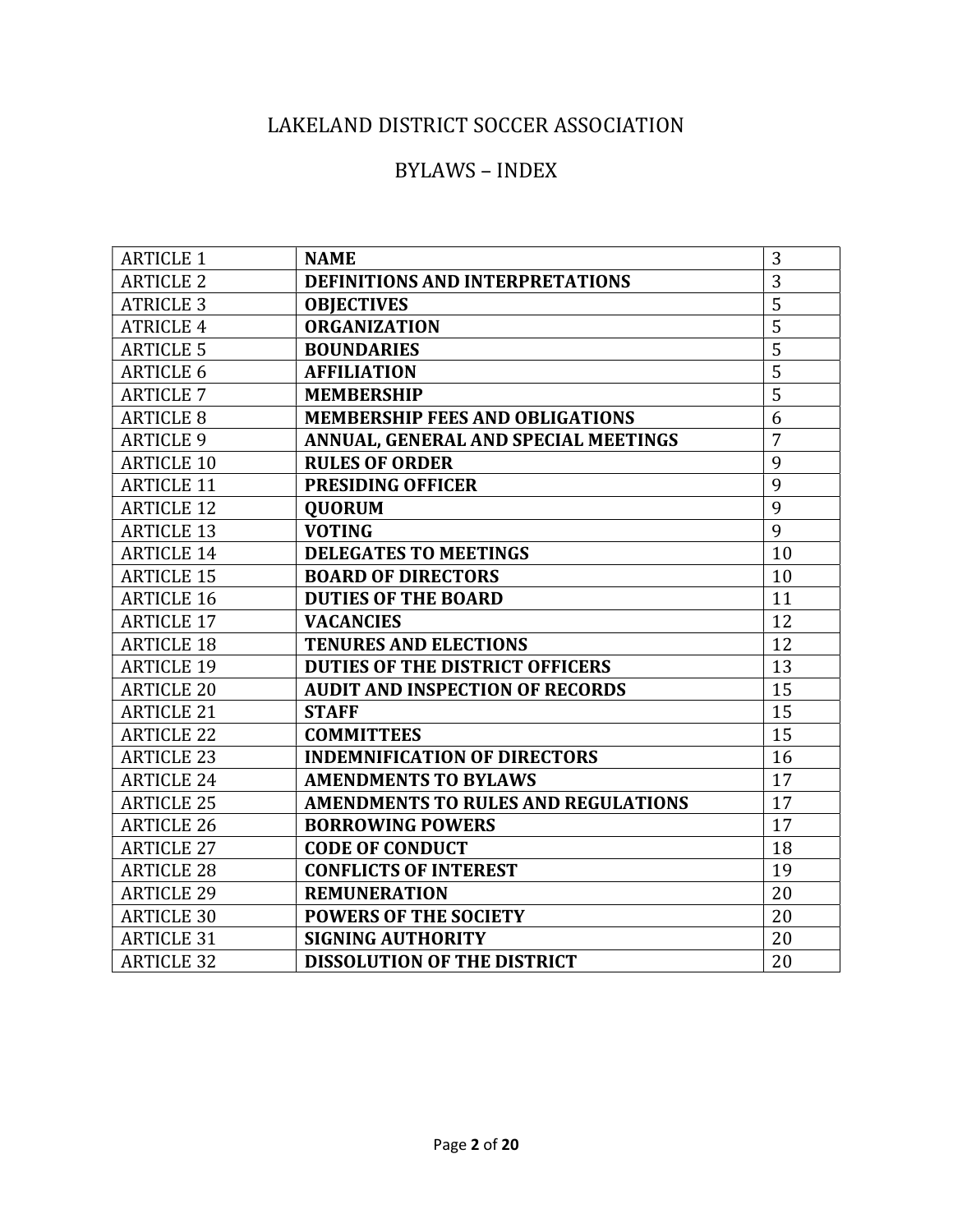

# LAKELAND DISTRICT SOCCER ASSOCIATION BYLAWS

#### ARTICLE 1 – NAME

1.1 The name of this Society shall be the "Lakeland District Soccer Association" hereinafter referred to as the "Association", or "LDSA", which shall be the governing body of soccer for the Alberta Soccer Association District #12 in the Province of Alberta. The Association has not adopted a society seal, but the above logo represents the Association.

#### ARTICLE 2 – DEFINITIONS AND INTERPRETATIONS

- 2.1 In these Bylaws, unless the context otherwise requires:
	- a) "ASA" refers to the Alberta Soccer Association.
	- b) "Active Member" means a local soccer association within the district who is approved for membership by the Board and agrees to abide by the Bylaws and Rules and Regulation set forth by LDSA.
	- c) "Application" means the document directed to Corporate Registry which declares the desire of the applicants who sign it to form a Society.
	- d) "Associate Member" means an organization operating on an intercommunity basis within the District, such as a school league, who has been approved for membership by the Board and agrees to abide by the Bylaws and Rules and Regulations set forth by LDSA.
	- e) "Auditor" means any individual(s) authorized to examine and verify records.
	- f) "Board of Directors" means the Officers of the Society along with the Past President of LDSA and the President or his/her appointed designate of each Active and Associate Member of LDSA.
	- g) "Director" means a person who helps to manage the affairs of the Society.
	- h) "District" is the geographical area defined by the Alberta Soccer Association.
	- i) "Executive Committee" means the Officers of LDSA appointed at the Annual General Meeting and consisting of:
		- a) President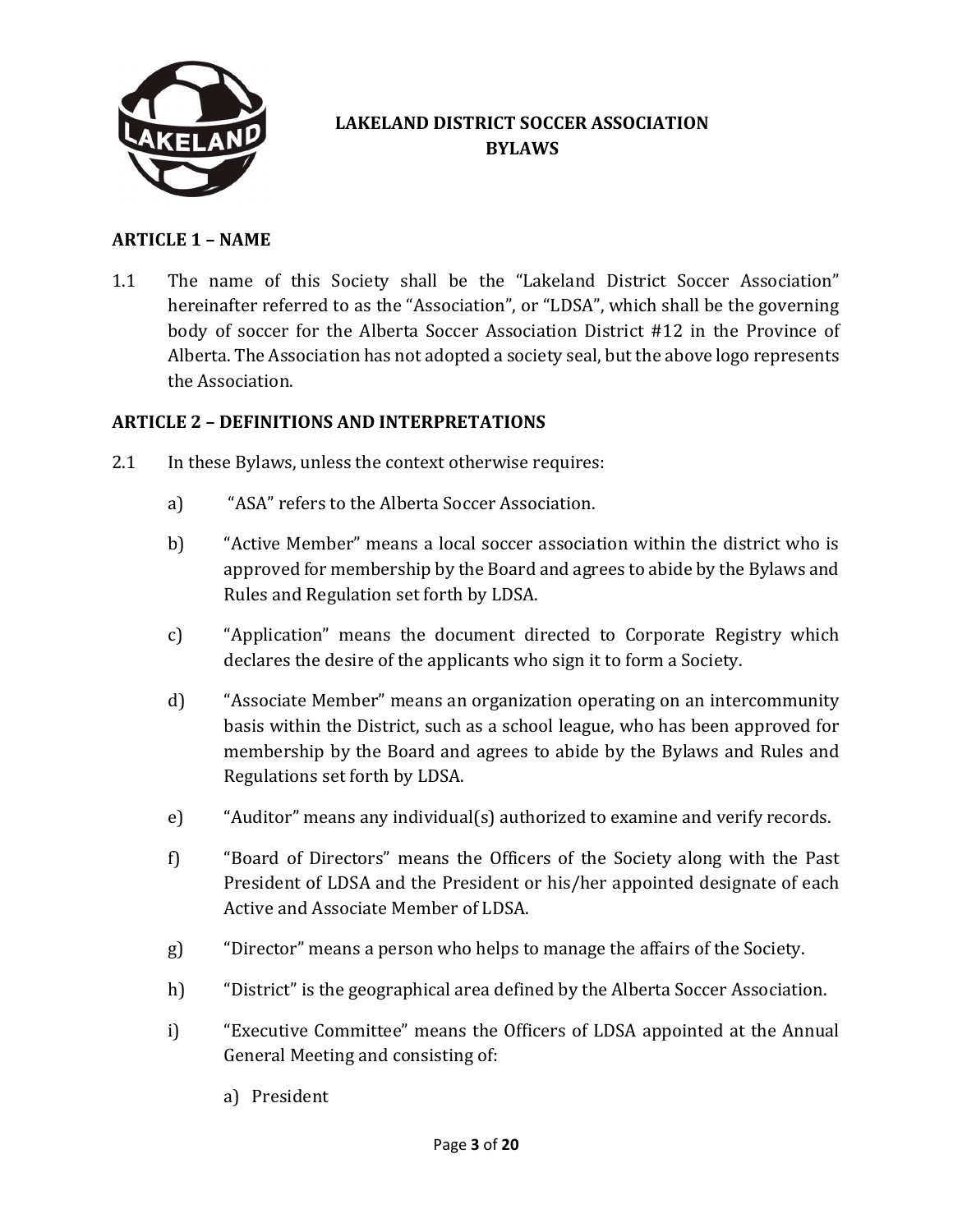- b) 1st Vice President
- c) 2nd Vice President
- d) Secretary
- j) "General Meeting" means that a general meeting of all Members of the Society called on no less than 21 days with advance written notice.
- k) "Life Member" means an individual specially recognized for long term service by majority membership vote at an Annual General Meeting of the Society.
- l) "Member" means a member of the Society and may refer to either an Active Member, Associate Member or Life Member, (as described in these Bylaws), depending on the context.
- m) "LDSA" refers to the Lakeland District Soccer Association.
- n) "Special Resolution" means a resolution passed at a General Meeting (of which not less than 21 days' notice has been duly given) and by the vote of not less than seventy five percent of those Members who, if entitled to do so, vote in person or by proxy; or a resolution proposed and passed as a special resolution at a General Meeting.
- o) "Objects" means the purposes for which the Society is formed and for which it conducts its affairs which are described in the Application, as amended from time to time.
- p) "Officer" means a person who is appointed or elected to perform a specific function (e.g., 1st Vice President, 2nd Vice President, Secretary). An Officer usually, but not necessarily, belongs to the Society and is described as having a position with the Society.
- q) "Ordinary Resolution" means a decision passed by a majority of Members or Directors voting favorable on a motion made.
- r) "Proxy" means the transfer of voting rights from one Member to someone authorized to vote for the Member in the Member's absence.
- s) "Quorum" means the minimum number of persons who must be present in order to hold a valid meeting empowering that meeting to pass binding resolutions.
- t) "Society" means the Lakeland District Soccer Association.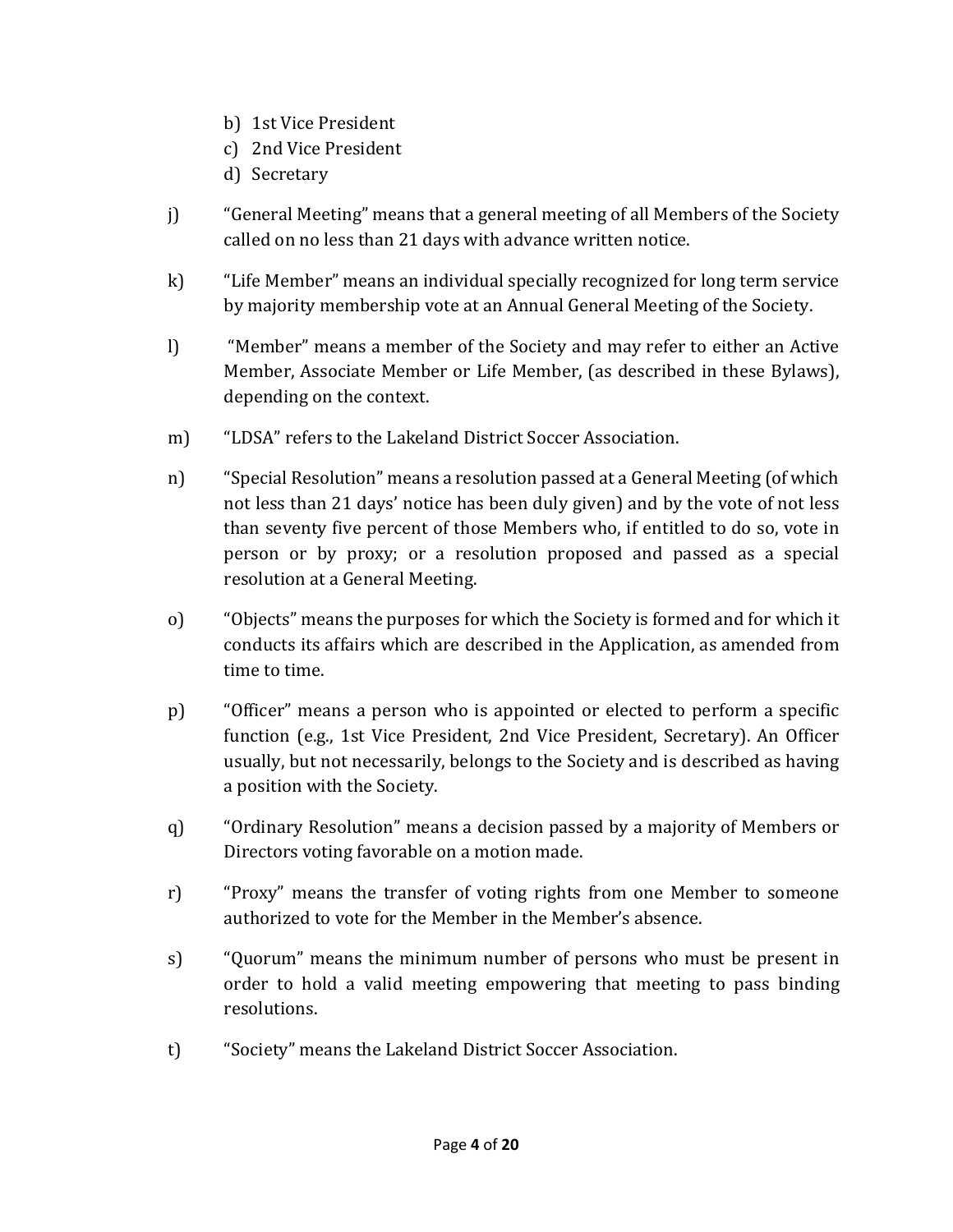#### ARTICLE 3 – OBJECTIVES

3.1 The LDSA shall uphold the following objectives:

a) To encourage and promote recreational and competitive soccer in the District.

b) To organize appropriate interlocking league schedules and tournaments in liaison with the soccer communities in the District.

c) To select representative teams to compete in Provincial Championships.

d) To promote the Alberta Soccer Association (ASA) development programs for officials, players, coaches, and parents.

e) To act as a liaison between the Community Soccer Associations, the ASA and the Canadian Soccer Association (CSA).

f) To register in accordance with ASA guidelines, all soccer players, coaches, and officials in the District.

g) To promote an attitude of sportsmanship and good conduct from all who participate in soccer.

#### ARTICLE 4 – ORGANIZATION

4.1 LDSA shall be comprised of Members as hereinafter set out and shall be managed by a Board of Directors constituted as stated in these Bylaws

#### ARTICLE 5 – BOUNDARIES

5.1 The geographical boundaries of the LDSA will be as currently determined by the Alberta Soccer Association.

#### ARTICLE 6 – AFFILIATION

6.1 LDSA shall be affiliated as District #12 with and under the jurisdiction of the Alberta Soccer Association (ASA), and shall be subject to the Bylaws, Rules and Regulations of ASA, supplemented by additional rules to cover conditions unique to District #12.

#### ARTICLE 7 – MEMBERSHIP

- 7.1 LDSA shall be composed of the following categories of memberships:
	- a) Active Members shall be open to all constituted local soccer associations which represent a recognized municipal area within the District. Active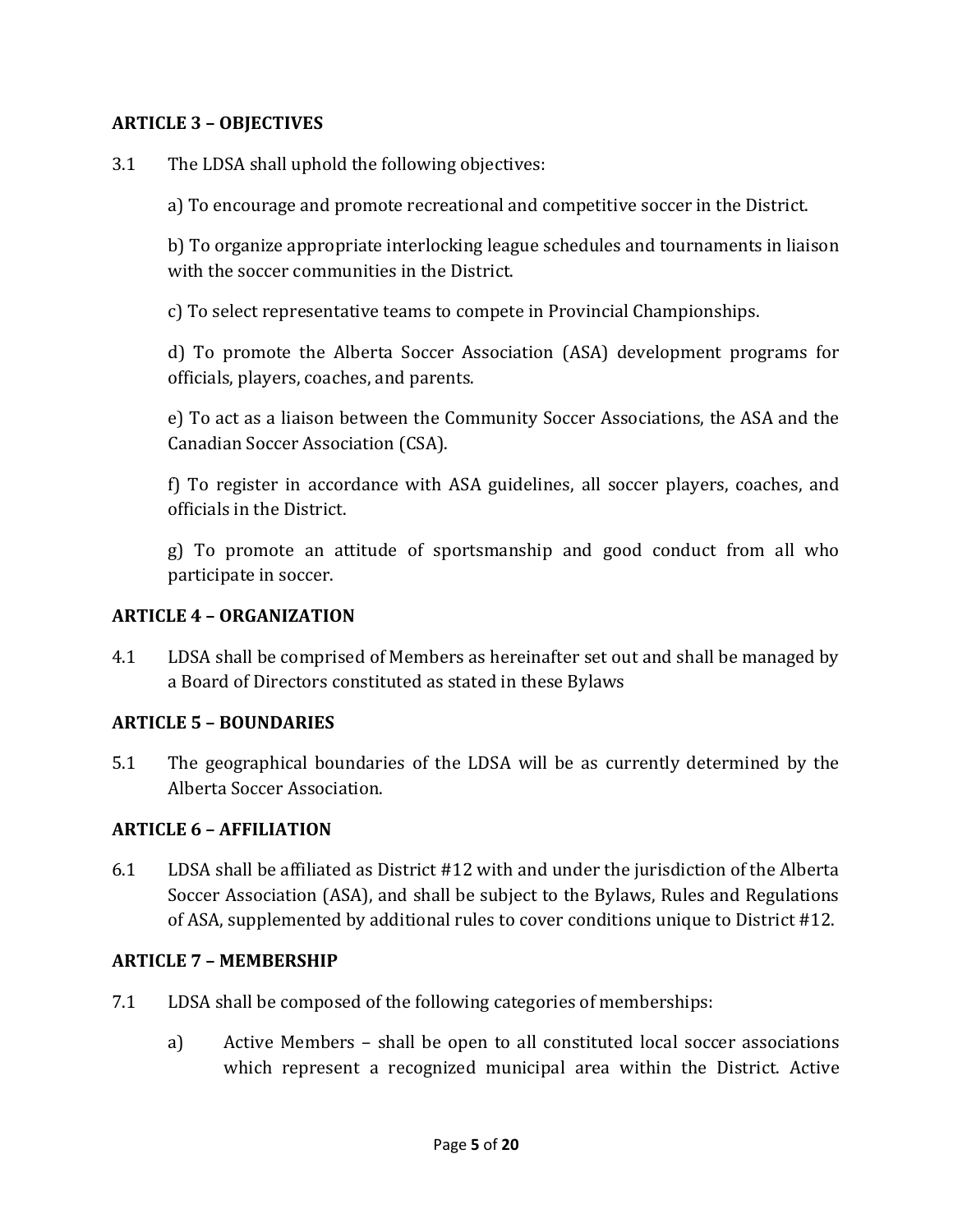Members shall have the rights and responsibilities set out in these Bylaws including voting rights referred to in Article 13 hereof.

- b) Associate Members shall be open to such organizations operating on an intercommunity basis within the District, such as school leagues. Associate Members shall have the rights and responsibilities set out in these Bylaws including the voting rights referred to in Article 13 hereof.
- c) Life Members shall have the rights and responsibilities set out in these Bylaws but shall have no voting rights as referred to in Article 13 hereof.

# ARTICLE 8 – MEMBERSHIP FEES AND OBLIGATIONS

- 8.1 Annual Membership fees for each category of Membership shall be established by a majority of delegates present and entitled to vote at a General Meeting of LDSA. They shall be based on the following criteria:
	- a) A levy for each registered youth player and senior team of an Active Member.
	- b) A levy for each associate member.
- 8.2 Any application from a person, entity, or organization to be admitted in membership shall be submitted in writing to the Board. The Board may admit or deny any membership to an applicant by a majority vote. The Board shall also determine the categorization of the membership in accordance with these Bylaws and the date of commencement of the membership. Any decision of the Board in relation to a membership shall be ratified (or reversed) by a majority vote of the Members at the next following General Meeting. If the Board decides against admittance, the application may be considered at the next General Meeting at the request of the applicant and voted upon by Members.
- 8.3 Active Membership shall be continuous unless the member:
	- a) withdraws from LDSA.
	- b) by conduct violates any part of the bylaws or regulations of LDSA, or takes part in any conduct which does, or may, in the opinion of the Board bring the game into disrepute, may be expelled from membership by a two-third majority vote of the Board after an investigation has first been made at which the member concerned has been given a proper hearing with a full opportunity to explain its action. When such a hearing is being initiated by LDSA, notice of such hearing shall be given to all concerned in writing, not less than seven (7) days before such hearing.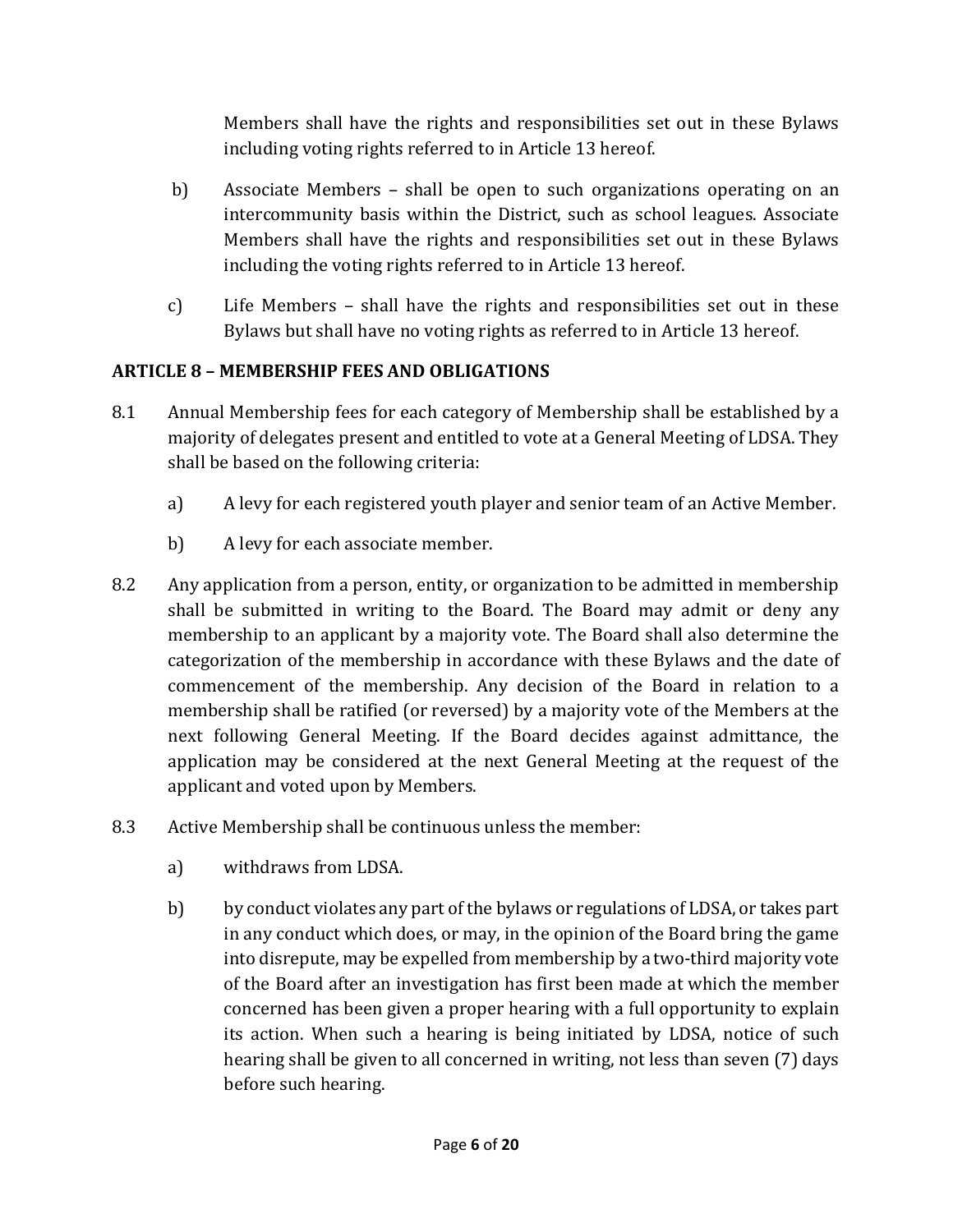8.4 Any active Member whose connection with LDSA may be terminated by resignation, (which is to be communicated in writing to the Board through the LDSA office) expulsion, or otherwise, shall forfeit all interest in the Association.

# ARTICLE 9 – ANNUAL, GENERAL AND SPECIAL MEETINGS

# Annual General Meeting

- 9.1 The Annual General Meeting of LDSA shall be held in Alberta each year prior to December 15th at a date and place determined by the Board. Notice in writing (by mail or e-mail) shall be given to all members of the Board, Active Members, Associate Members and Life Members, at least twenty-one (21) days prior to the meeting confirming the date and location of the Annual General Meeting.
- 9.2 The Order of Business at the Annual General Meeting will be as follows:
	- a) Roll Call and Confirmation of Quorum
	- b) Approval of Minutes of Previous General Meeting
	- c) Business Arising from the Minutes
	- d) Reports
	- e) Budgets
	- f) Presentation and Consideration of Financial Statements
	- g) Bylaws, Rules & Regulations
	- h) Election of Officers
	- i) New Business
	- j) Adjournment
- 9.3 If within one hour from the time appointed for the Annual General Meeting a Quorum is not present; it shall stand adjourned to the same day of the next week, at the same time and place and if at such adjournment meeting a Quorum is not present, the Members present shall constitute a Quorum.

#### General Meetings

9.4 In addition to the Annual General Meeting of the Society, the Society may call additional General Meetings from time to time as required. Any General Meetings (other than the Annual General Meeting which shall be held in accordance with the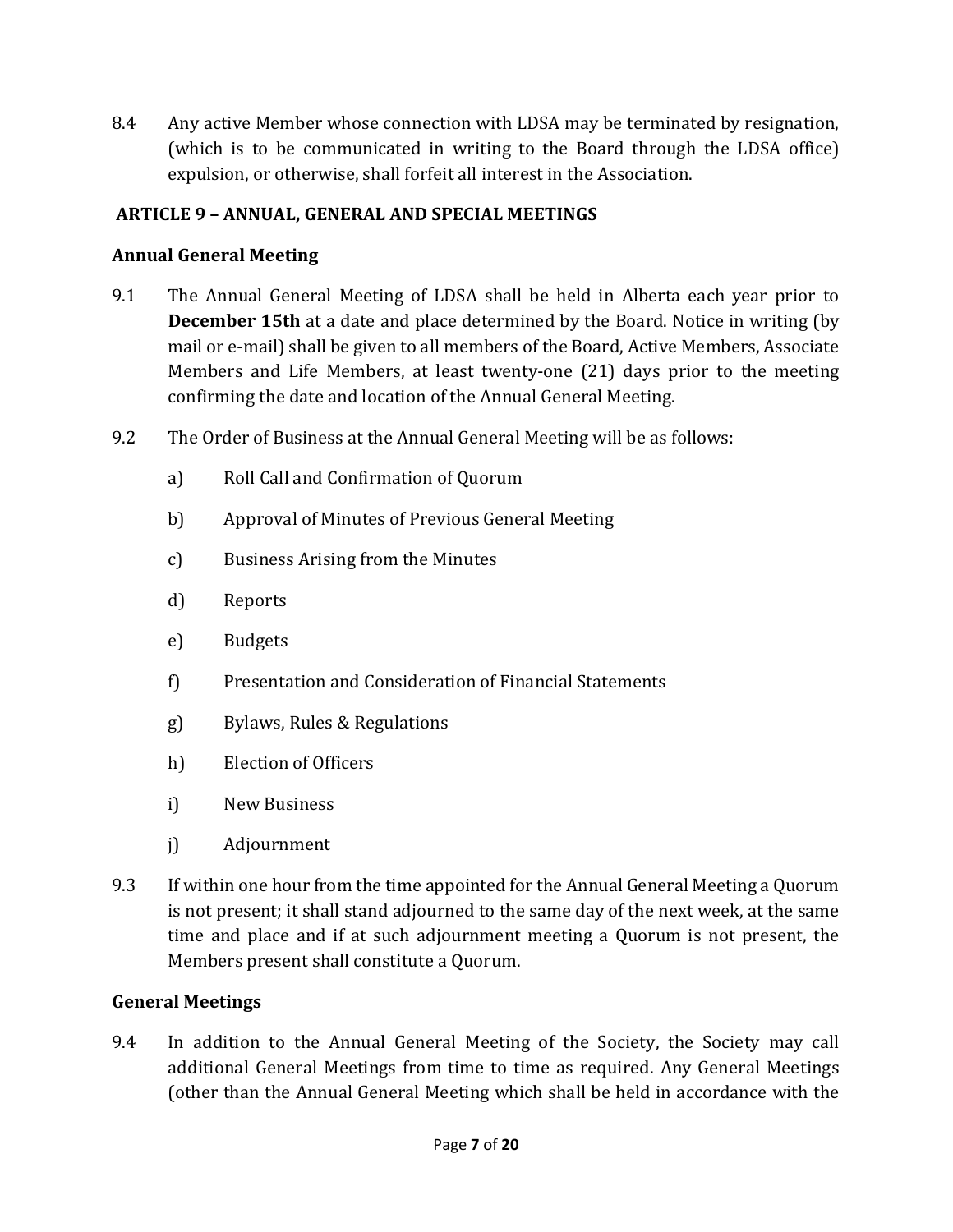provisions of section 9.1 - 9.3 above) shall be held in Alberta at a day and place determined by the Board. Notice in writing (by mail or e-mail) shall be given to all members of the Board, Active Members, Associate Members, and Life Members, at least twenty-one (21) days prior to the meeting confirming the date and location of the General Meeting.

- 9.5 The Order of Business at General Meetings will be as follows:
	- a) Roll Call and Confirmation of Quorum
	- b) Approval of Minutes of Previous General Meeting
	- c) Business Arising from the Minutes
	- d) Reports
	- e) New Business
	- f) Adjournment
- 9.6 If within one hour from the time appointed for the General Meeting a Quorum is not present; it shall stand adjourned to the same day of the next week, at the same time and place and if at such adjournment meeting a Quorum is not present, the Members present shall constitute a Quorum.

#### Special Meetings

- 9.7 Special Meetings may be called by the Board of Directors either on the vote of a majority of the Board or on receipt of a written request signed by no less than 1/3 of the Active and Associate Members. A Special Meeting must be called within thirty (30) days following receipt of a written request signed by no less than 1/3 of the Active and Associate Members.
- 9.8 All Members shall receive at least twenty-one days written notice (by mail or email) of the date, time and location and a description of any special business to be conducted at the meeting.
- 9.9 The Order of Business at a Special Meeting will be as follows:
	- a) Roll Call and Confirmation of Quorum
	- b) Special Business
	- c) Adjournment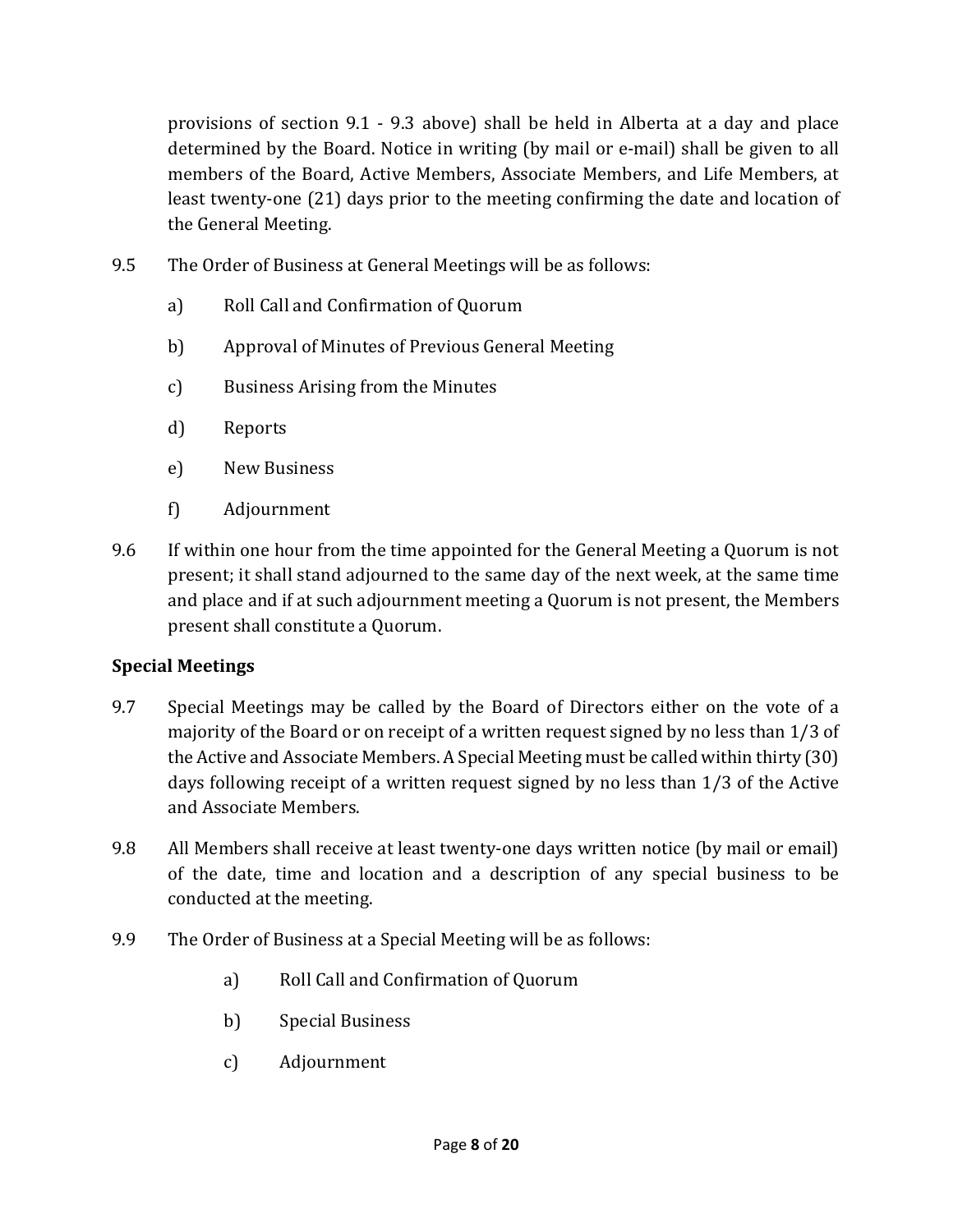9.10 Only the special business as described in the notice of the Special Meeting shall be dealt with at the said meeting, except with the unanimous consent of those present.

# ARTICLE 10 – RULES OF ORDER

10.1 All meetings of LDSA shall be conducted in accordance with Robert's Rules of Order insofar as they may apply.

# ARTICLE 11 – PRESIDING OFFICER

11.1 The President shall preside at all meetings of LDSA, and in his/her absence, the 1st Vice President shall take the chair. In the absence of both these Officers, the 2nd Vice President shall take the chair.

# ARTICLE 12 – QUORUM

- 12.1 Except as otherwise provided in these Bylaws, no business shall be transacted at an Annual General Meeting, a General Meeting or a Special Meeting of the Members unless a Quorum of persons entitled to vote is present at the meeting personally or by proxy, at the time the meeting commences.
- 12.2 A Quorum for the transaction of business at any Annual General Meeting, General Meeting or Special Meeting or other meeting of the Members shall be four Active or Associate Members present in person, each being a Member entitled to vote there at or duly appointed proxy holder or representative for a Member so entailed.

# ARTICLE 13 - VOTING

- 13.1 Those who shall be qualified to vote and to take part at the Annual General Meeting or any General or Special Meeting of LDSA shall be accredited delegates of Active Members and Associate Members.
- 13.2 The number of accredited delegates of Active Members and Associate Members entitled to attend and vote at a meeting of the Society shall be as specified within Article 14 of these Bylaws.
- 13.3 Each Active Member at the Annual General Meeting or any General or Special Meeting of LDSA shall be entitled to have all its votes cast whether it is presented by one or all of its delegates but not by any other member (i.e. no proxy votes can be cast by one Member on behalf of another Member).
- 13.4 At the Annual General Meeting and at any General or Special Meeting of LDSA, voting shall be by a show of hands unless a vote by ballot is requested and approved by a majority of the Members. Motions shall be passed by Ordinary Resolution unless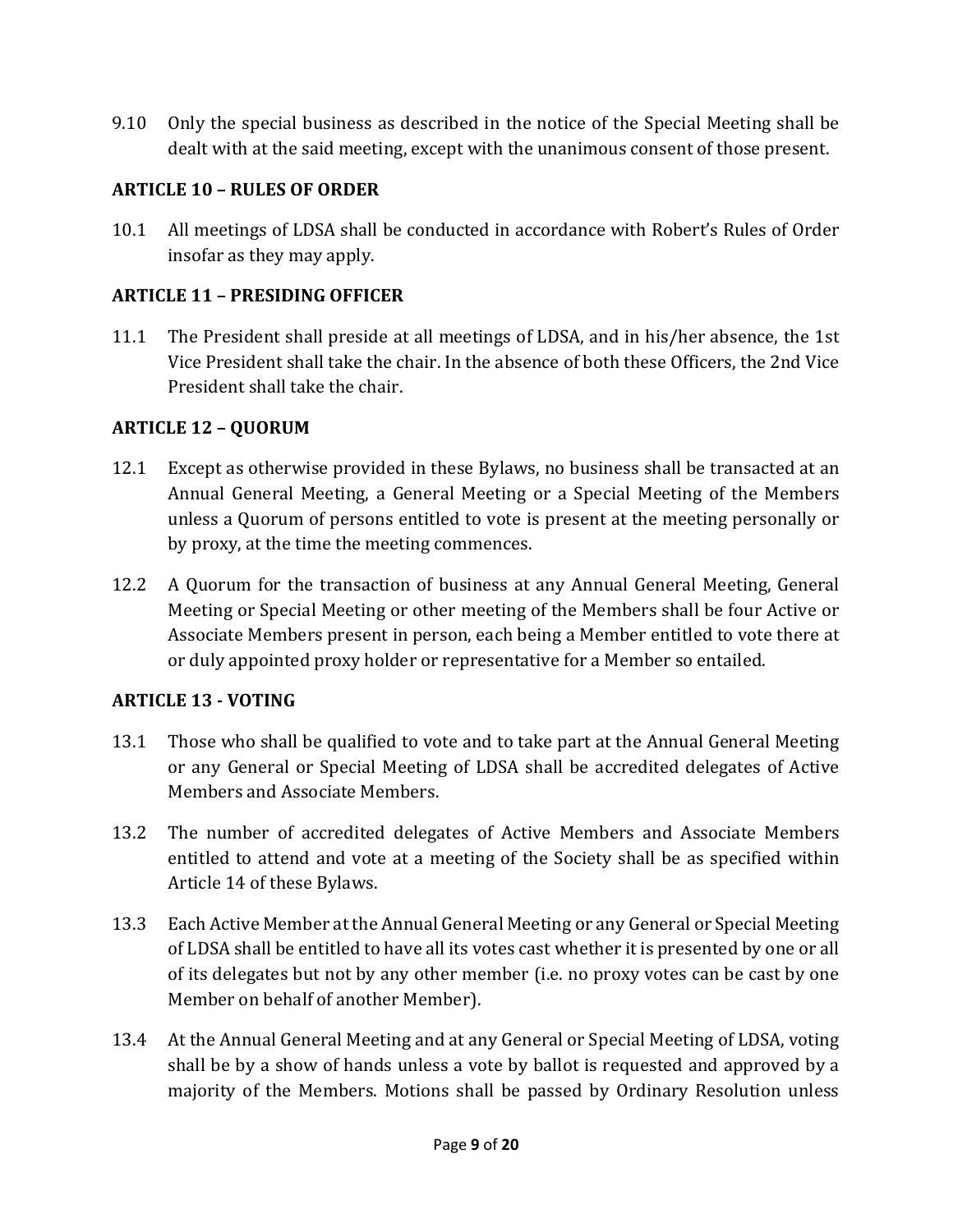otherwise required by the Bylaws of LDSA or the Societies Act (Alberta) or any other applicable laws enforced in the Province of Alberta.

- 13.5 If a vote by ballot is required, the chair shall appoint Scrutineers who shall total the votes and report them to the chairman who shall announce the results to the assembly for the record.
- 13.6 The chairman of a meeting of the Members shall not be entitled to a second or casting vote.
- 13.7 Board Members shall have a voice but no vote at the Annual General Meeting or any General or Special Meeting.
- 13.8 Officers may not sit as voting delegates at the Annual General Meeting or any General or Special Meeting.

# ARTICLE 14 – DELEGATES TO MEETINGS

- 14.1 Active Membership An active Member of LDSA shall be entitled to the following voting rights at the Annual General Meeting or any General or Special Meeting of the Society:
	- a) one delegate with one vote for each two hundred and fifty (250) registered outdoor players, or portion thereof, calculated from the previous year's registration. The number of votes granted to a single Active member shall never, under any circumstances, be greater than 45% of the total present eligible votes.
- 14.2 Associate Membership Each Associate Member shall be entitled to one (1) delegate or vote at the Annual General Meeting or any General or Special Meeting of the Society.
- 14.3 Life Membership Each Life Member may introduce business and participate in discussion at the Annual General Meeting or any General or Special Meeting of the Society but may not vote.

#### ARTICLE 15 – BOARD OF DIRECTORS

15.1 The business and affairs of LDSA shall be managed and conducted by a Board of Directors. The Board shall, subject to the Bylaws and any directions given it by the Members at any meeting properly called and constituted, have control of the management of the affairs of the LDSA. Any specific duties of the Board of Directors shall be as determined at the first Board meeting following each Annual General Meeting.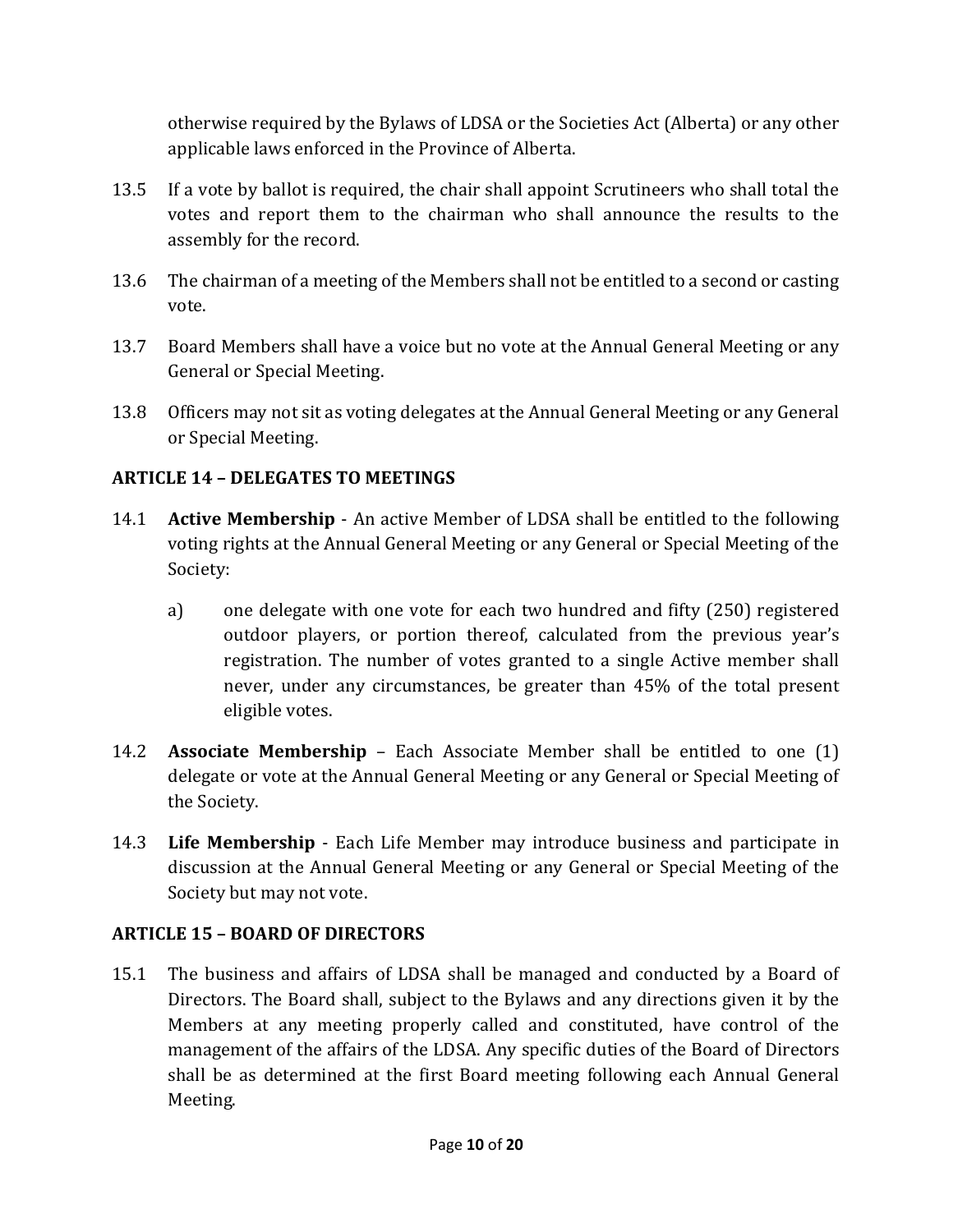- 15.2 The Board of Directors shall consist of a: President, 1st Vice President, 2nd Vice President, Secretary, Executive Director, Past-President; and the president (or his/her appointed designate) of each Active and Associate Member of LDSA.
- 15.3 When the President or an Active Member has been elected as an Officer of LDSA, then the Vice-President of the Active Member shall normally become that Member's representative on the Board of Directors, unless that Active Member designates another of its officers in writing to become that Member's representative on the Board.
- 15.4 The Executive Officers of LDSA shall be the President, the 1st Vice President, the 2nd Vice President, and the Secretary, who shall all be members of the Executive Committee.
- 15.5 The election of Officers shall be by Ordinary Resolution in accordance with the provisions of Article 18.
- 15.6 The Past-President shall sit as a full member of the Board with a two-year term, subject to annual extension by the Board.
- 15.7 Meetings of the Board shall be at the call of the President or by a circulated written notice signed by a minimum of two members of the Board, in each case a minimum of 48 hours' notice, unless such notice is waived by all Directors.
- 15.8 A Quorum for meeting of the Board of Directors of LDSA shall mean at least 50% plus one of the existing members of the Board.
- 15.9 A Director or Officer may be removed from office for any cause which LDSA may deem reasonable, by Ordinary Resolution passed at any meeting of the Board of LDSA.

#### ARTICLE 16 – DUTIES OF THE BOARD

- 16.1 The Board shall act in the best interests of the Society and its Members.
- 16.2 The Board shall implement and control the policies, finances, and general affairs of the LDSA in discharging its responsibilities to the Members.
- 16.3 The Board shall have power to make rules, regulations, and arrangements as to all matters of business, duties, management, regulations or otherwise, so far as it is not already expressly provided for.
- 16.4 LDSA shall not be responsible for any expenditure made or any obligations assumed in the name of LDSA by any Member unless consent thereto has previously been given by the majority decision of the Board.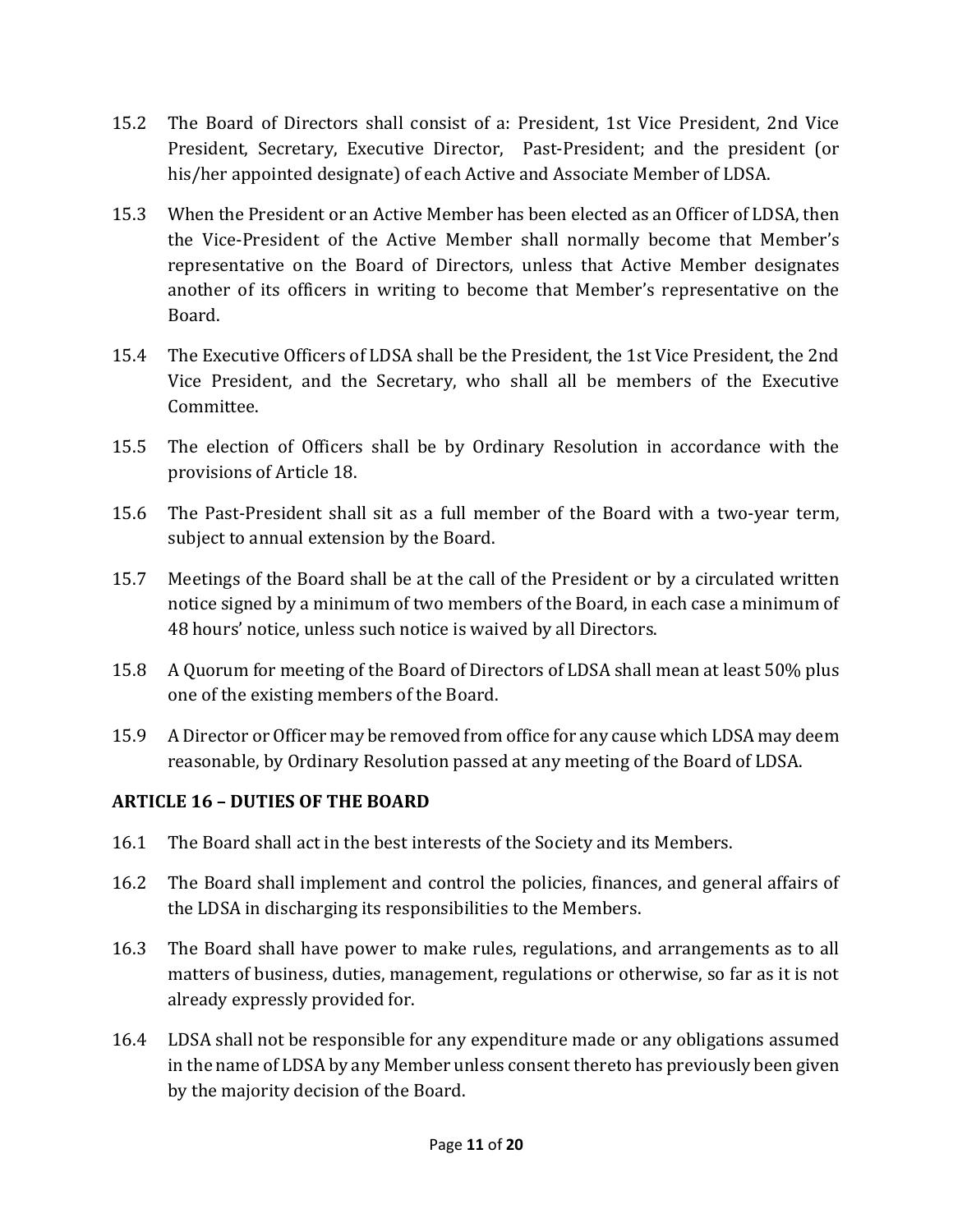16.5 The Board may make rules governing the practice and procedures in relation to appeals and hearings of any nature and shall have the power to carry out the responsibilities specified in these Bylaws and specifically those enumerated in Section 27.8.

# ARTICLE 17 – VACANCIES

- 17.1 Membership on the Board of Directors of the Society is not transferable. Directors who resign or are removed in accordance with these Bylaws shall be replaced either at the next Annual General Meeting of the Society or by a Quorum at any meeting of the Board of Directors.
- 17.2 A Director of the Society ceases to be a Director when:
	- a) he or she dies or resigns
	- b) he or she is replaced by the Active Member or Associate Member that he or she represents; or
	- c) he or she is removed by the Board in accordance with subsection 17.3 below
- 17.3 A Director of the Society may resign by providing written notice to the President or Chairperson of the Board at any time. An Active Member or Associate Member may replace its designate on the Board at any time by providing written notice to the President or Chairperson of the Board. A resignation or replacement becomes effective at the time a written resignation or replacement notice is sent to the Society or at the time specified in the resignation or notice, whichever is later. In addition to the above, the Directors of the Society may, by Ordinary Resolution at any meeting or by resolution in writing, remove any Director from the Board for any cause deemed reasonable.

If the individual resigning or being replaced or removed is a designate of an Active Member or an Associate Member, that Active or Associate Member shall have the right to replace their designate on the Board. If the individual resigning or being replaced or removed is an Officer who has been appointed at a General Meeting, the vacancy created may be filled at the meeting of the Board at which the Director is removed (or any subsequent meeting) or, if not so filled, may be filled at the next Annual General Meeting of the Society.

#### ARTICLE 18 - TENURES AND ELECTIONS

- 18.1 The following positions shall be elected for a two (2) year term at the Annual General Meeting held in even-numbered years:
	- a) President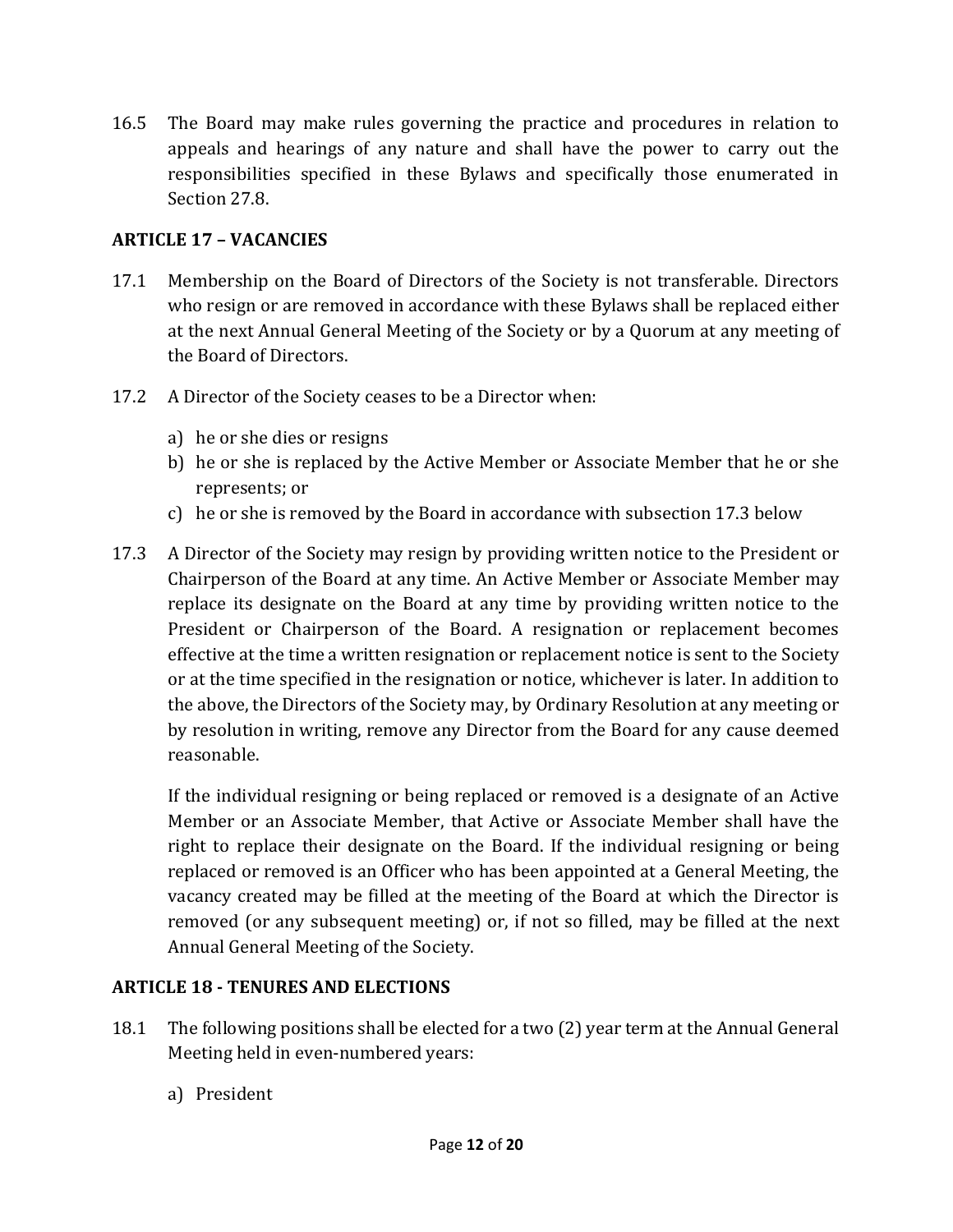- b) 2nd VicePresident
- 18.2 The following positions shall be elected for a two (2) year term at the Annual General Meeting held in odd-numbered years:
	- a) 1st VicePresident
	- b) Secretary

#### ARTICLE 19 –DUTIES OF THE DISTRICT OFFICERS

- 19.1 PRESIDENT shall be an ex-officio member of all committees. He/she shall, when present and not in conflict with the purpose of the meeting, preside at all general/special meetings of the District and of the Board of Directors. The President will be responsible for the overall operation and coordination of the District.
- 19.2 **1st VICEPRESIDENT** shall preside over the District meeting if the President is unable to chair the meeting and he/she is not in conflict with the general purpose of the meeting. The 1st Vice-President will chair the Discipline Committee. He/she shall have such other duties as prescribed.
- 19.3 2nd VICEPRESIDENT shall preside over the District meeting if the President and 1st Vice-President are unable to chair the meeting and he/she is not in conflict with the general purpose of the meeting. The 2nd Vice-President shall chair the Discipline Committee if the 1st Vice-President is unable to chair the meeting. He/she shall have such other duties as prescribed.
- 19.4 SECRETARY shall attend all meetings of the District and of the Board, be responsible for taking accurate meeting minutes and ensure they are distributed to the Executive Director no more than thirty (30) days after each meeting is adjourned. He/she shall have such other duties as prescribed.
- 19.5 **EXECUTIVE DIRECTOR** shall report to the board as a non-voting member. He/she shall keep record of all meeting minutes. Such minutes shall be kept in the designated office of the District, and may be inspected by members, following proper acceptance of the minutes, at any time during normal business hours. The Executive Director shall keep up to date books and records for the District. The books and records of the District may be inspected by any member of the District at the Annual General Meeting, or at any time, following the acceptance of the books by the Board, upon giving reasonable notice and arranging a time during normal business hours satisfactory to the officer(s). Each member of the Board shall at all times have access to such books and records.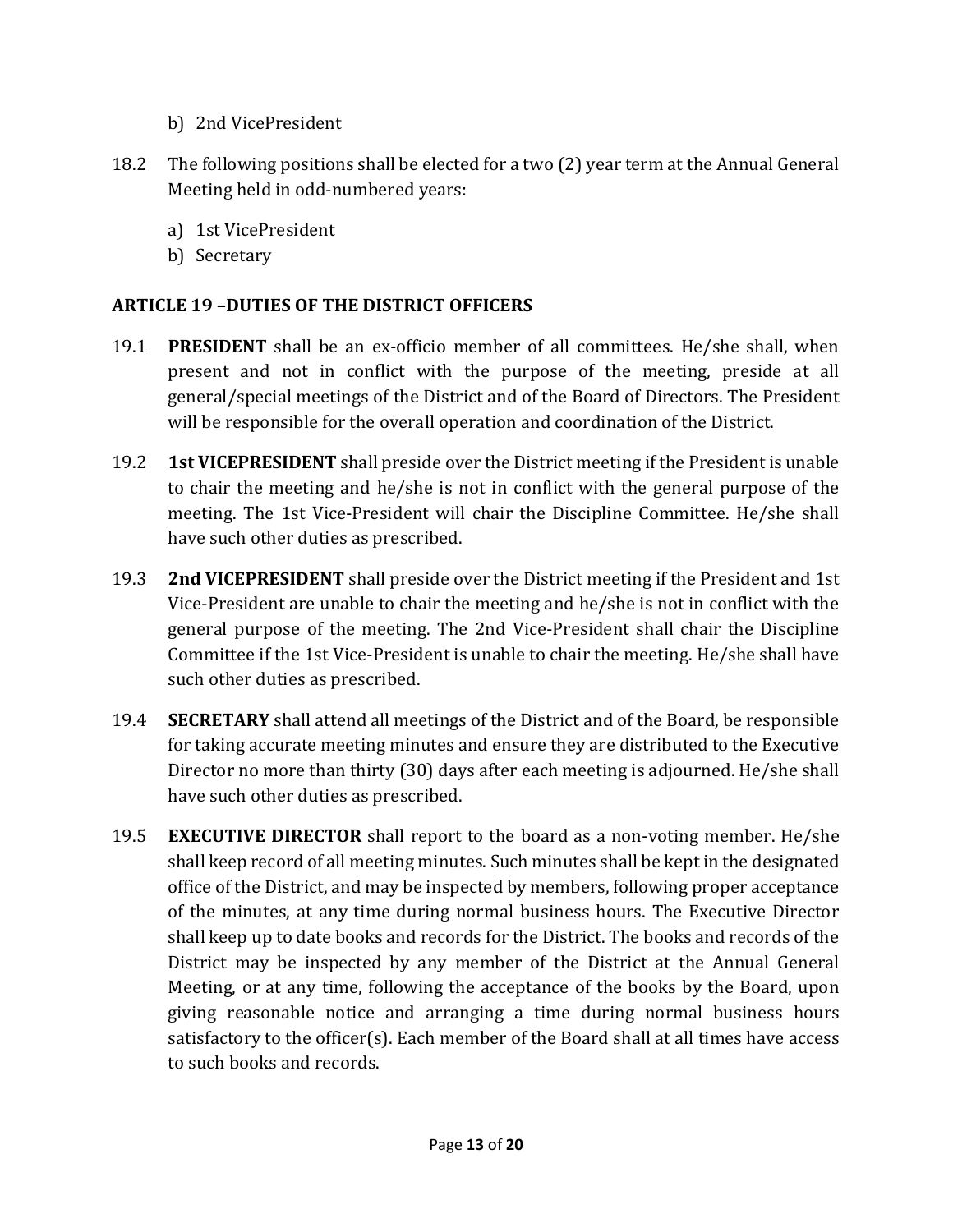In the case of the absence of the Executive Director, his/her duties shall be discharged by such officer as appointed by the Board. In the case of the Executive Director's position becoming vacant, the Board shall appoint an officer to fill the position temporarily until a new Executive Director can be appointed.

The Executive Director shall prepare a financial budget outlining registration fees and other revenues, and itemized projected expenses to be presented at a District Meeting by September 30 of each year. The District shall not approve a deficit budget.

The Executive Director shall have charge of all the correspondence of the District and be under the direction of the President and the Board. He/she shall distribute all appropriate correspondence and information to the appropriate Director as promptly as possible.

He/she shall also keep a record of all the members of the District and their addresses, send all notices of the various meetings as required, and may collect and receive the annual dues or assessments levied by the District.

The Executive Director shall also file an annual return with the Society's Branch before the end of January each year.

The Executive Director shall keep an up-to-date listing of all rules and operating policies that result from ordinary resolutions passed from time to time at meetings of the District.

The Executive Director shall also file the names and addresses of the newly elected board, and a copy of the audited financial statement by December 31st of each year with the ASA.

The Executive Director shall also file any changes to the Bylaws with the Societies Branch and the ASA.

The Executive Director shall receive all moneys paid to the District and shall be responsible for the deposit of the same in whatever Bank, Credit Union or Treasury Branch the Board may order. He/she shall keep a proper set of accounting records that properly account for all funds of the District. He/she shall present a full detailed account of receipts and disbursements to the District whenever requested and shall prepare for submission to the Annual General Meeting a duly audited statement, hereinafter set forth as the financial position of the District and submit a copy of the same to the Secretary for the records of the District. The books and records of the District may be inspected by any member of the District at the Annual General Meeting, or at any time, following the acceptance of the books by the Board, upon giving reasonable notice and arranging a time during normal business hours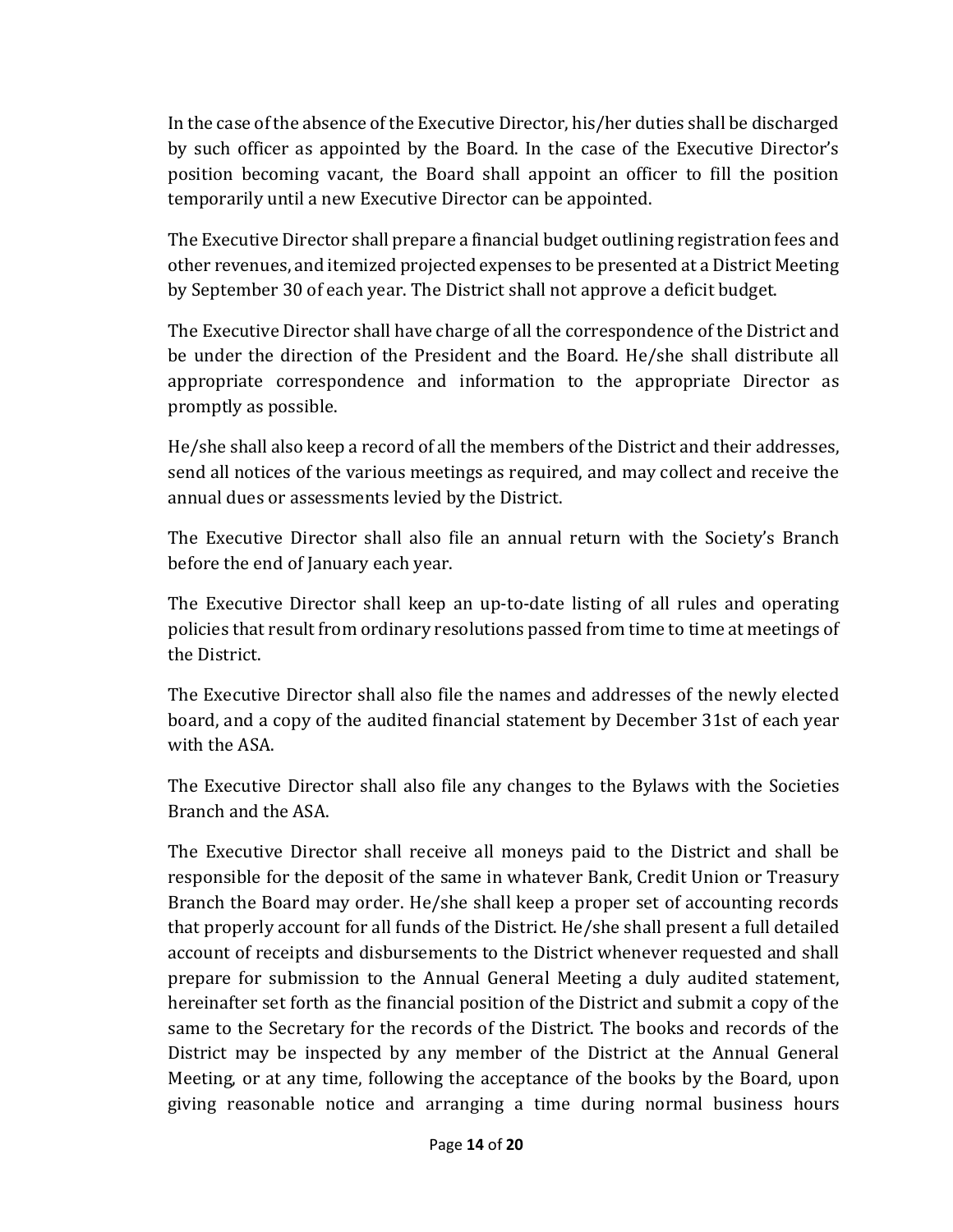satisfactory to the officer or officers having charge of same. Each member of the Board shall at all times have access to such books and records.

19.6 **PAST PRESIDENT** shall assure continuity in the running of LDSA and shall provide assistance and resource to the Executive Committee as needed. This is a non-voting position.

# ARTICLE 20 – AUDIT AND INSPECTION OF RECORDS

- 20.1 The financials records of LDSA shall be audited at least once each year by a duly qualified Auditor appointed at the Annual General Meeting or by two members of the District for that purpose at the Annual General Meeting. The Auditor shall not be a member of the Board of Directors. Copies of the financial statements audited as aforesaid shall be presented at each Annual General Meeting.
- 20.2 The fiscal year of LDSA shall be from the first day of September to the last day of August. In the first year of operations of the Society, a mini-fiscal year may be established. Thereafter, budgets will be prepared, approved, and managed on a full Fiscal Year basis.
- 20.3 Auditors shall be appointed annually at the Annual General meeting to audit the accounts of LDSA.
- 20.4 The books, accounts, and records of LDSA may be inspected by any Active or Associate Member of LDSA at the Annual General Meeting provided for herein or at any time upon giving reasonable notice and arranging a time satisfactory to the officer or officers having charge of the same. Each member of the Board shall, at any time, have access to such books and records.

#### ARTICLE 21 – STAFF

- 21.1 The Board of Directors shall have the power to determine the number of staff it requires to maintain its programs.
- 21.2 Duties and salaries of the staff will be determined by the Executive Committee of the Board.

# ARTICLE 22 – COMMITTEES

22.1 The Board may constitute committees, as it deems necessary to ensure efficient administration of the affairs of LDSA and such committees shall have the responsibilities and duties established by the Board from time to time. The Board shall establish the Executive Committee which shall have the duties set out in these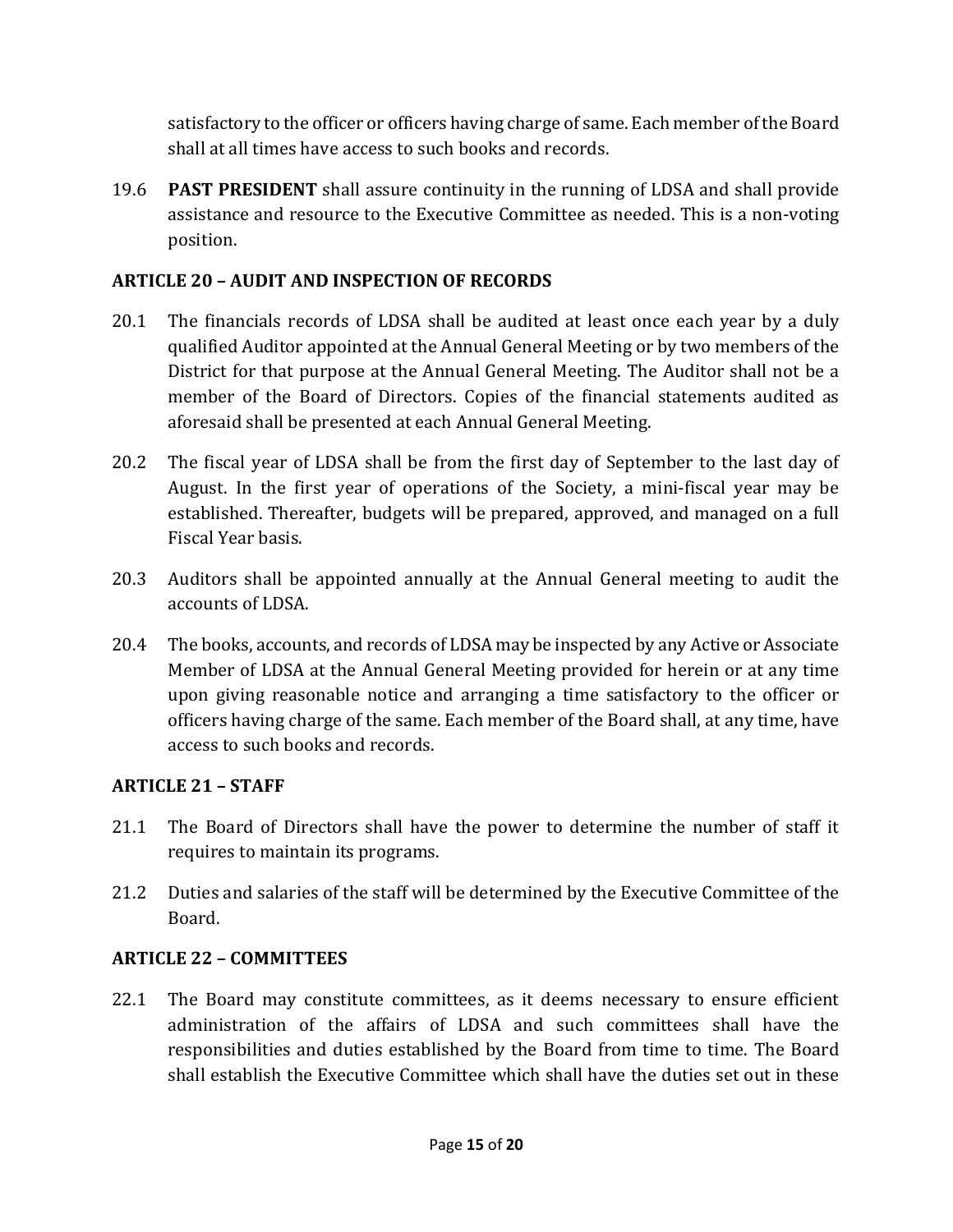Bylaws as well as other duties determined by the Board. In addition, the committees may include:

- a) Discipline & Appeals
- b) Bylaws, & Rules and Regulations
- c) Referee matters
- d) Coach/Player Development matters
- e) Nominations
- f) Competitions matters
- 22.2 The chairperson of each and any Committee shall be appointed by the Board.

#### ARTICLE 23 - INDEMNIFICATION OF DIRECTORS

- 23.1 Every director and officer of the Society in exercising his or her powers and discharging his or her duties shall act honestly and in good faith with a view to the best interests of the Society and exercise the care, diligence, and skill that a reasonably prudent person would exercise in comparable circumstances. Subject to the foregoing, no director or officer shall be liable for the acts, receipts, neglects or defaults of any other director, officer or employee, or for joining in any receipt or other act for conformity, or for any loss, damage or expense happening to the society through the insufficiency or deficiency of title to any property acquired for or on behalf of the Society, or for the insufficiency or deficiency of any security in or upon which any of the moneys of the Society shall be invested, or for any loss or damage arising from the bankruptcy, insolvency or tortuous acts of any person with whom any of the moneys, securities or effects of the Society shall be deposited, or for any loss occasioned by any error of judgment or oversight on his/her part, or for any other loss, damage or misfortune which shall happen in the execution of the duties of his/her office or in relation thereto; provided that nothing herein shall relieve a director or officer from the duty to act in accordance with the Societies Act (Alberta) and the regulations there under or from liability for any breach thereof.
- 23.2 Subject to the Societies Act (Alberta) the Society shall indemnify a director or officer or, a former director or officer and his or her heirs and legal representatives, against all costs, charges and expenses, including an amount paid to settle an action or satisfy a judgment, reasonably incurred by him or her in respect of any civil, criminal or administrative action or proceeding to which he or she is made a party by reason of being or having been a director or officer of the Society, if (a) he or she acted honestly and in good faith with a view to the best interests of the Society; and (b) in the case of a criminal or administrative action or proceeding that is enforced by a monetary penalty, he or she had reasonable grounds for believing that his or her conduct was lawful. The Society shall also indemnify such person in such circumstances as the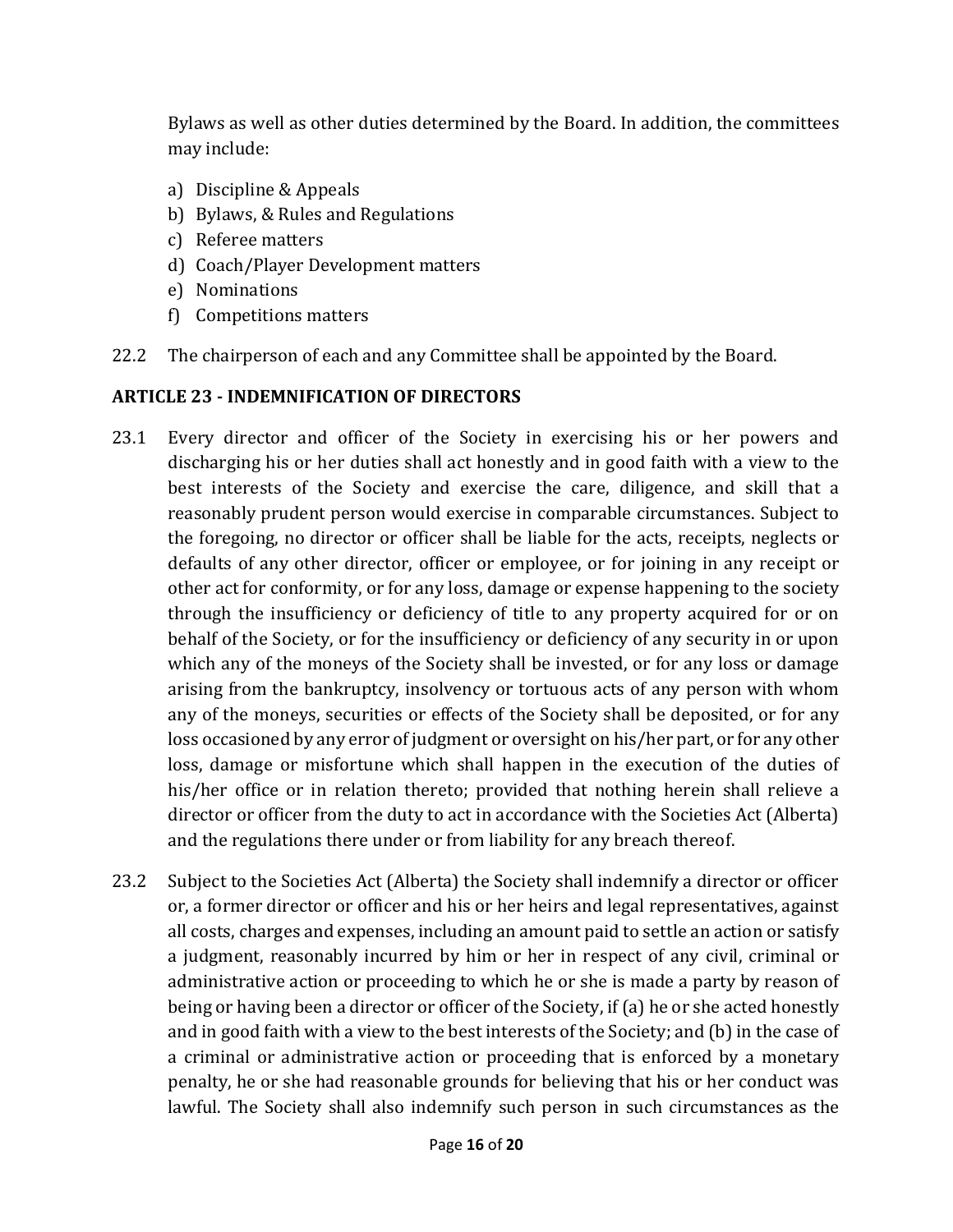Societies Act (Alberta) or law permits or requires. Nothing in this Bylaw shall limit the right of any person entitled to indemnity to claim indemnity apart from the provisions of this Bylaw.

# ARTICLE 24 - AMENDMENTS TO BYLAWS

- 24.1 All proposed amendments to the Bylaws shall be forwarded, in writing, to the Board of Directors of LDSA no later than sixty (60) days prior to the Annual General Meeting or Special General Meeting called for that purpose.
- 24.2 Copies of proposed amendments to the Bylaws shall be sent to all Active and Associate Members who shall distribute same to the general members in their respective jurisdiction. This shall be done not less than twenty-one (21) days prior to the General Meeting at which they will be considered.
- 24.3 Bylaws may be rescinded, altered, or added to by a "Special Resolution" as defined herein.
- 24.4 Only Active Members, Associate Member, or members of the Board of Directors of LDSA shall be permitted to propose amendments to these Bylaws.

# ARTICLE 25 – AMENDMENTS TO RULES AND REGULATIONS

- 25.1 Amendments to the Rules and Regulations of LDSA in place from time to time be decided by vote at the Annual General Meeting or at any other General or Special Meeting called for that purpose. All proposed amendments to the Rules and Regulations of LDSA shall be sent to the Executive Director at least thirty (30) days before the date set for the meeting, for distribution to the Active and Affiliate Members at least twenty- one (21) days prior to the meeting.
- 25.2 An Ordinary Resolution passed at a General or Special Meeting (or by written resolution) is all that is required to approve proposed changes to the general rules and regulations of the Society.

# ARTICLE 26 – BORROWING POWERS

26.1 For the purpose of carrying out its objects LDSA may raise, borrow, or secure the payment of money in such a manner as it thinks fit and may make advances of money or enter into any other financial agreement.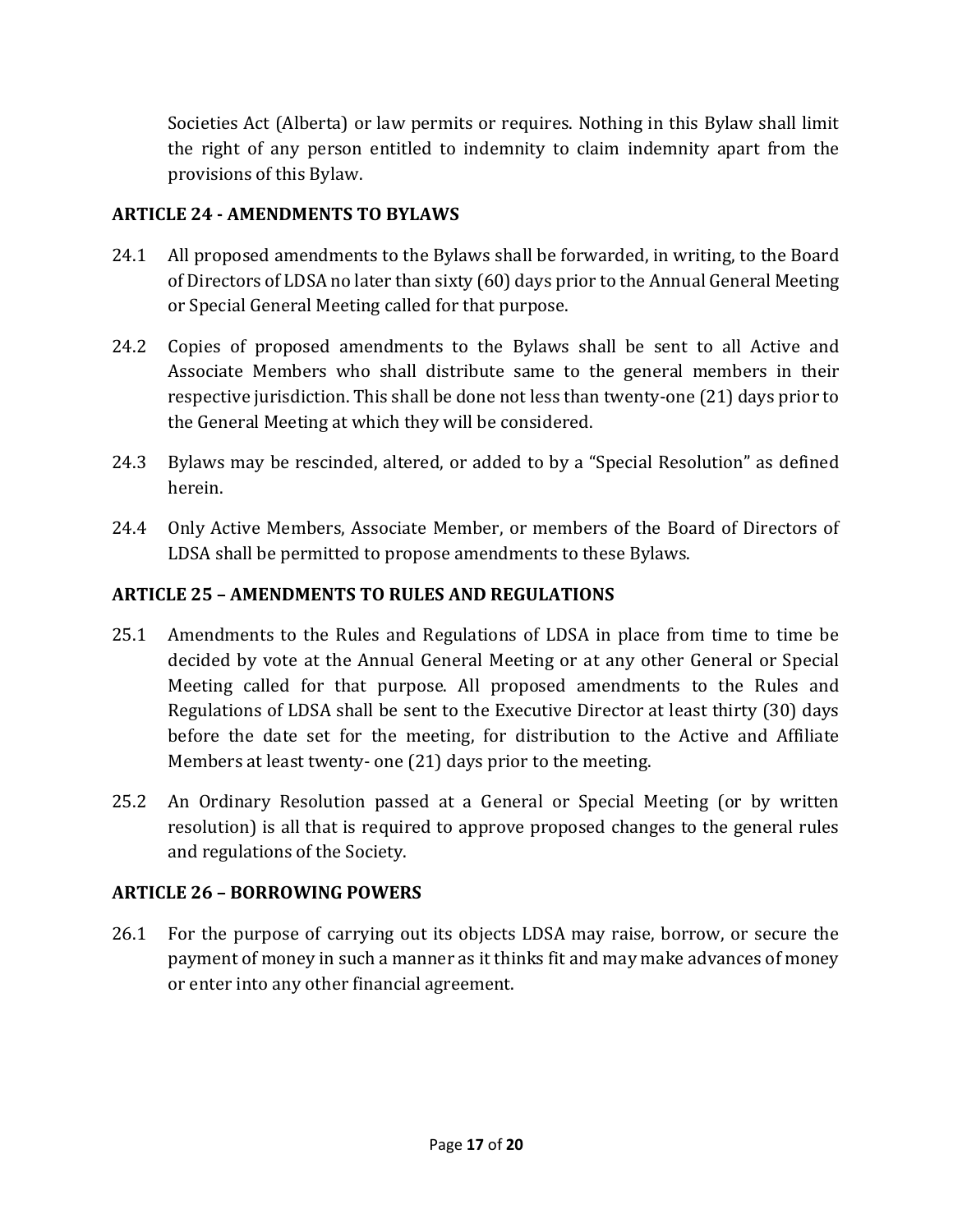#### ARTICLE 27 – CODE OF CONDUCT

- 27.1 Members have an obligation not only to abide by the Bylaws and Rules and Regulations of ASA, but also to LDSA, and to act in a manner that evidences their commitment to the principles and intent of the Bylaws and Rules and Regulations.
- 27.2 All members will be treated equitably and fairly in all matters. Members shall not discriminate against other members by means of different, unequal, or inconsistent treatment applied to individuals or segments of the members.
- 27.3 Private interests shall not provide the potential for, or the appearance of an opportunity for benefit, wrongdoing, or unethical conduct. It is important to emphasize that conflict of interest relates to the potential for wrongdoing as well as to actual or intended wrongdoing.
- 27.4 Information or data entrusted to Members for use in their capacity or position shall not be disclosed or disseminated in a manner that may cause embarrassment to LDSA, or that betrays a trust or confidence.
- 27.5 Members shall always exhibit behaviors that maintain LDSA's reputation and shall at no time harm or hinder LDSA or its ability to represent the sport.
- 27.6 No member shall harass another member by actions that include, but are not limited to, unwelcome remarks, invitations, requests, gestures, or physical contact that whether indirect or explicit, has the purpose or effect of humiliating, interfering with or creating an intimidating situation for that other member. Harassment shall be considered inappropriate behaviors, be it ethnic, religious, or sexual in nature.
- 27.7 The interaction or involvement of Members under the jurisdiction of LDSA shall not result in threats, intimidation, or inflicted physical distress between such members, whether implied or explicit.
- 27.8 The Code of Conduct set out above shall be applied in relation to the interpretation and enforcement of these Bylaws, and Rules and Regulations of LDSA and the ASA in force from time to time and the Board shall have the authority to enforce all such rules and to carry out the following:
	- a) The Board shall have power to make rules, regulations, and arrangements as to all matters of business, duties, management, regulations or otherwise, so far as it is not already herein expressly provided for. In keeping with their duty to enforce all the laws all the time and without waiting for an official protest or appeal, the Board shall immediately inquire into the circumstances of any alleged irregularity which may be brought to their attention by a duly responsible officer of any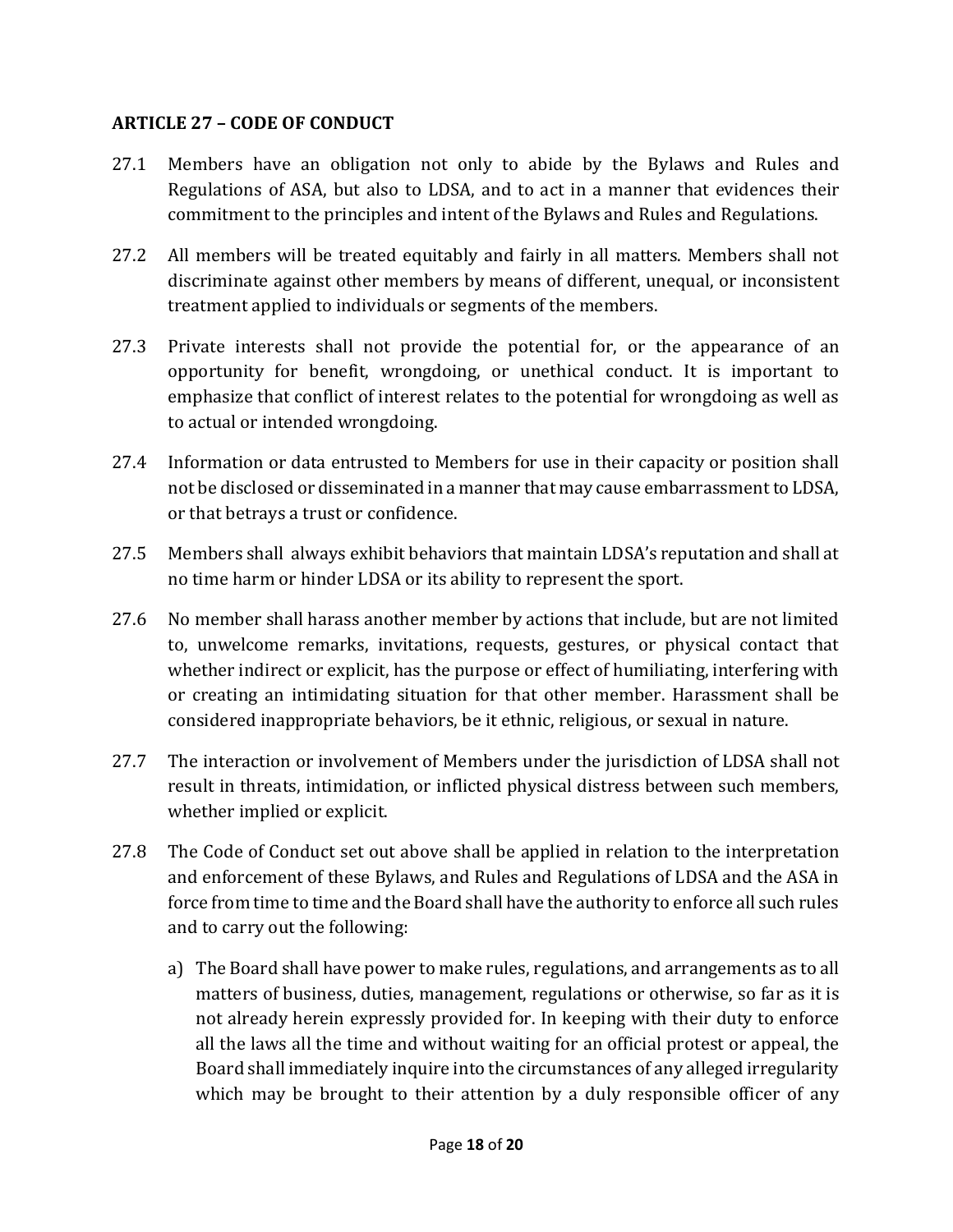Member and take appropriate action without delay. This in no way shall enable the complainant to gain anything personally there from.

- b) The Board shall have power to deal with all protests and appeals and all cases of discipline of any nature whatsoever arising out of games played under its jurisdiction and is empowered to use, if necessary, its authority in the preservation and enforcement of good order in accordance with the Bylaws of LDSA and the ASA.
- c) The Board may make rules governing the practice and procedures in relation to appeals and hearings of any nature. The Board or its delegates may, at a hearing or appeal, receive and base its decision upon evidence adduced at the hearing or appeal and considered by it to be credible or trustworthy in the circumstances of each case.

# ARTICLE 28 – CONFLICTS OF INTEREST

- 28.1 On election to the position of a Director of LDSA or a Director of a Member of LDSA, the newly elected Director shall immediately disclose, in writing, any personal, professional or business activity that may be construed as a potential conflict of interest and periodically thereafter update such disclosure.
- 28.2 A Director of LDSA or a Director of a Member of LDSA shall not permit his/her own interest to conflict in any way with his/her fiduciary responsibilities.
- 28.3 A Director of LDSA or a Director of a Member of LDSA shall not benefit directly or indirectly from any transaction with LDSA, unless it is to the clear advantage of LDSA as determined by the Board of LDSA.
- 28.4 A Director of LDSA or a Director of a Member of LDSA shall declare a conflict of interest and abstain from voting on any discussion matter relating specifically to his/her involvement with another soccer organization, private business interest or outside non-profit or charitable organization.
- 28.5 Except as otherwise permitted under these bylaws, a Director of LDSA or Director of a Member of LDSA shall not receive compensation for his/her services, except for compensation for out-of-pocket expenses incurred in the performance of his/her duties on behalf of LDSA.
- 28.6 Any deviation or perceived deviation from these Conflict-of-Interest Rules shall be acted on only if reported, in writing, by the complainant to the Board of LDSA.
- 28.7 Any Director who, by personal or business conduct violates any part of Article 28 may be suspended from the Board of Directors by two-thirds (2/3) majority vote of the entire Board of LDSA after an investigation has been made at which the Director